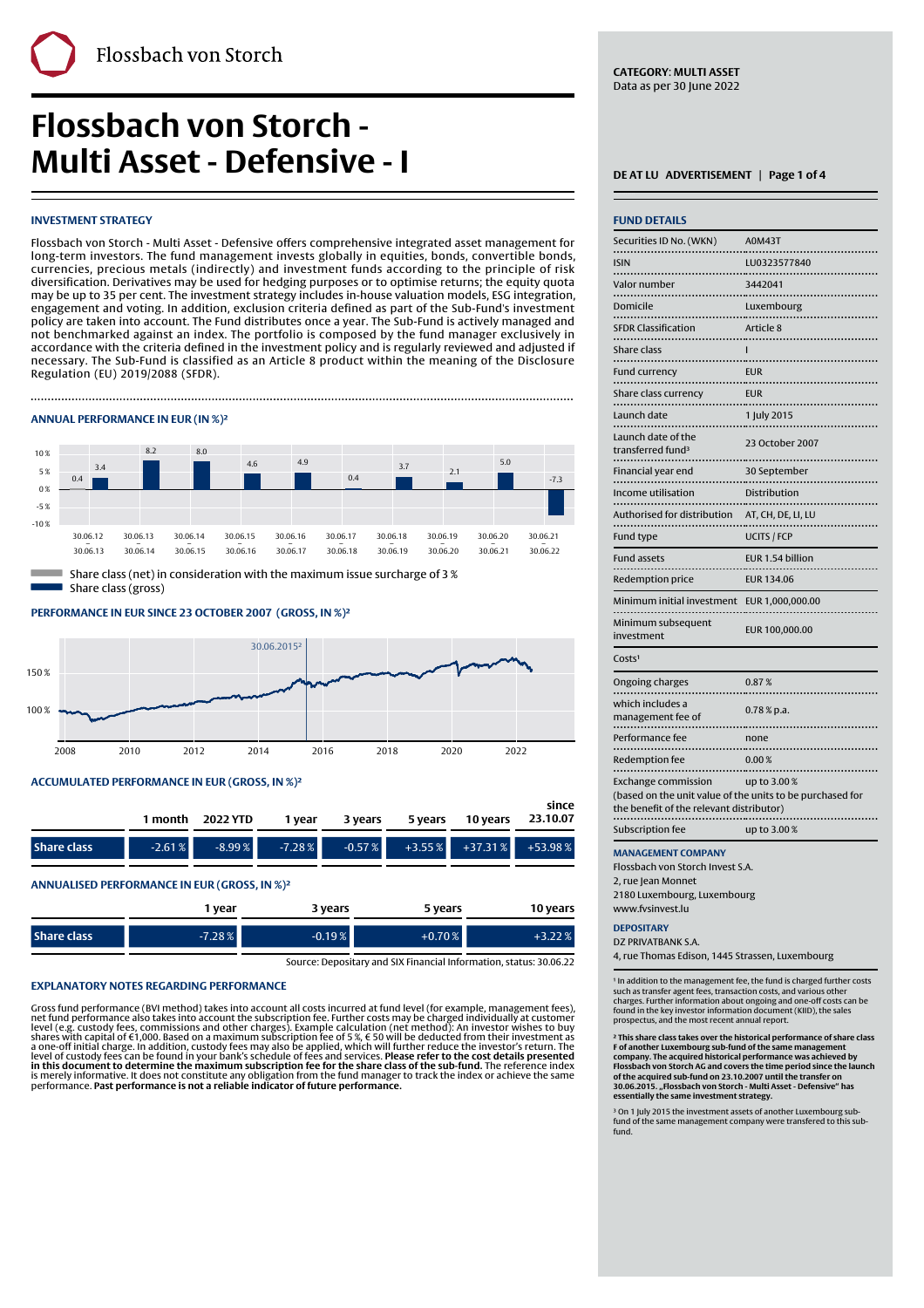# **Flossbach von Storch - Multi Asset - Defensive - I DECOUVE - I** DEATLU ADVERTISEMENT | Page 2 of 4

## **TOP 10 SECTORS FOR EQUITIES (IN %) CREDIT RATING FOR BONDS (IN %)**

| $\mathbf{1}$ . | Information Technology | 21.82% |
|----------------|------------------------|--------|
|                | 2. Financials          | 14.54% |
|                | 3. Industrials<br>     | 13.91% |
| 4.             | Health Care            | 12.88% |
| -5.            | Communication Services | 11.90% |
| 6.             | Consumer Staples       | 11.68% |
| 7.             | Consumer Discretionary | 6.64%  |
|                | 8. Real Estate         | 2.54%  |
| 9.             | Other                  | 2.17%  |
| 10.            | Materials              | 1.92%  |

Source: Depositary and Flossbach von Storch,

status: 30.06.22

Finally, the contract of the contract of the contract of the contract of the contract of the contract of the c

| AAA        | 42.20% |
|------------|--------|
| AA         | 9.44%  |
|            | 20.91% |
| <b>BBB</b> | 14.69% |
| <b>BB</b>  | 8.57%  |
| <b>NR</b>  | 4.18%  |

Source: Depositary and Flossbach von Storch, status: 30.06.22

A simplified ratings scorecard is used when determining the rating. Trends (+/-) are not taken into account in this process. Convertibles are not considered.

Equities  $\begin{bmatrix} 28.42 \end{bmatrix}$ Bonds  $\blacksquare$  51.96 % and 51.96 % substitutions of  $\blacksquare$  . The set of  $\blacksquare$  . Set of  $\blacksquare$  . Set of  $\blacksquare$ Convertible  $\frac{1}{2}$  bonds  $\frac{1}{2}$  0.48 % Gold (indirect) **8.48 %** 8.48 %  $\sf Cash$  11.19 % and 11.19  $\sf I$ 10 % 20 % 30 % 40 % 50 % 60 % 70 % 80 % **Not shown:** Other (incl. derivatives) -0.53 % **Current weighting Range\*** Range\* Source: Depositary and Flossbach von Storch, status: 30.06.22

\* Fluctuation margins partly represent our in-house investment limits.

## **MONTHLY COMMENTARY**

The negative trend on the financial markets continued in June. The central banks want to fight the (still) high inflation with a more repressive monetary policy. The European Central Bank (ECB) announced the first interest-rate hike in the euro area in 11 years and the US Federal Reserve (Fed) implemented the highest interest-rate hike since 1994 with an increase of 75 basis points. This monetary tightening in an environment of global conflicts, disrupted supply chains and lockdowns in China raised concerns about a possible recession. This also left its mark on the stock markets. The global MSCI World equity index, for example, lost around 6.4 % (in euros, including dividends) in June. Bond prices also came under pressure in the wake of rising interest rates and weighed negatively on the portfolio's performance. The euro continued to depreciate against the US dollar and was close to its lowest level in 10 years. In this environment, the Fund recorded a decrease in value of -2.6 %. Except for gold (indirect, in euros), all asset classes declined, with the largest loss contributions coming from equities. In June, we built up an initial holding in Adobe in the equity portfolio. In contrast, we completely sold our stake in BASF. In addition, we reduced the equity quota through position adjustments to 28.4 %. Regarding bonds, we added a short-dated bond from Daimler Truck to the portfolio. In addition, we sold or reduced our holdings in several issues. These included securities from issuers such as Digital Realty, Cellnex Telecom and Netflix. At the end of the month, the bond quota and duration were at 52.0 % and 2.2 years, respectively.

## **FUND MANAGEMENT**

**CATEGORY**: **MULTI ASSET** Data as per 30 June 2022



**Stephan Scheeren** Fund manager At Flossbach von Storch since 2008.



**Julian-Benedikt Hautz** Fund manager At Flossbach von Storch since 2017.



**Dr. Tobias Schafföner** Head of Multi-Asset At Flossbach von Storch since 2012.

# **AWARDS**

**Morningstar Rating™ overall\*:** \* \* \* \* \*

\* Morningstar Rating™ overall: © (2022) Morningstar Inc. All rights reserved. The information contained herein: (1) is protected by copyright for Morningstar and / or its content providers; (2) may not be copied or distributed, and (3) is not guaranteed with regard to its accuracy, completeness, or timeliness. Neither Morningstar nor its content providers are liable for any damages or losses that may result from the use of this information. Ratings refer to the previous month.

For more information on Morningstar's ratings, please visit:

[http://www.morningstar.co.uk/uk/help/Methodol](http://www.morningstar.co.uk/uk/help/Methodology.aspx) [ogy.aspx](http://www.morningstar.co.uk/uk/help/Methodology.aspx)

status: 31.05.22



**ASSET ALLOCATION AND FLUCTUATION MARGIN (IN %)**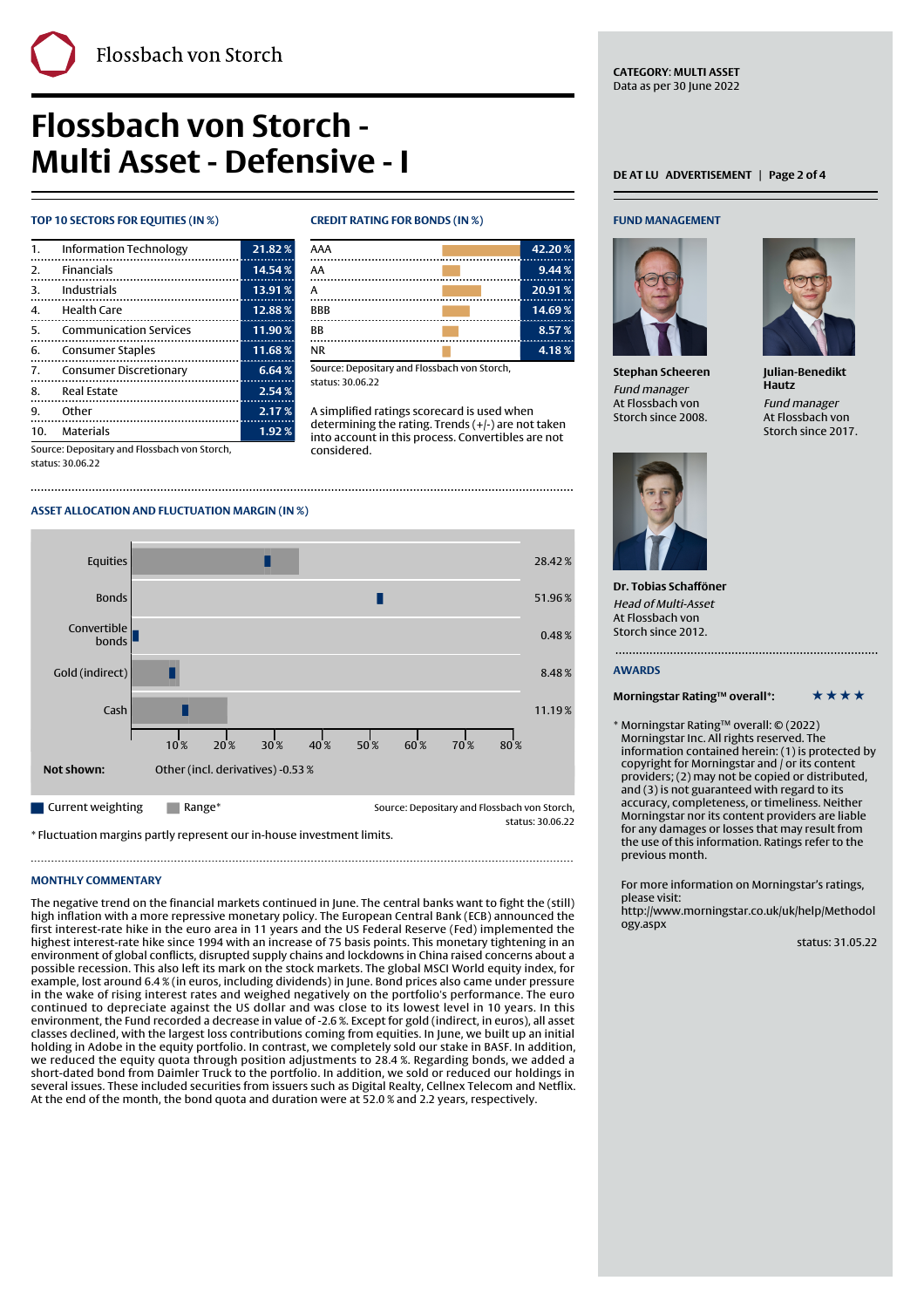# **Flossbach von Storch - Multi Asset - Defensive - I**

# **OPPORTUNITIES**

- + Flexible investment policy without benchmarking.
- + Risk is broadly diversified by investing in a range of asset classes (e.g. equities, bonds, convertible bonds and precious metals indirect). Market potential can be exploited by investing across a wide range.

Finally, the contract of the contract of the contract of the contract of the contract of the contract of the c

- + Investing in assets denominated in a foreign currency can have a positive impact on unit values as a result of exchange rate movements.
- + Derivatives can be used to increase potential yields.
- + Precious metals [indirect] (e.g. in the form of gold) can be used to increase potential yields.

### **RISKS**

- Market risks: The securities in which the Management Company invests the sub-fund assets present opportunities for gain but also the possibility of risk. The ESG criteria restrict the selection of target investments in terms of category and number, sometimes considerably. If a sub-fund invests directly or indirectly in securities and other assets, it is subject to many general trends and tendencies on the markets, which are sometimes attributable to irrational factors, particularly on the securities markets. Losses can occur when the market value of the assets decreases against the cost price. If a unit holder disposes of units in a sub-fund at a time when the quoted price of the sub-fund assets is less than at the time of investment, then the unit holder will not recover the full value of the investment. While each sub-fund constantly strives to achieve growth, growth cannot be guaranteed. The risk exposure of the investor is, however, limited to the sum invested. There is no obligation to make additional capital contributions beyond investors' investments. -
- Currency risks: If a sub-fund holds assets which are denominated in foreign currencies, it shall be subject to currency risk. In the event of a devaluation of the foreign currency against the reference currency of the subfund, the value of the assets held in foreign currencies shall fall. -
- Credit risks: The fund may invest part of its assets in bonds. The issuers of these bonds could become insolvent, causing the bonds to lose some or all of their value. -
- Interest change risks: Investing in securities at a fixed rate of interest is connected with the possibility that the current interest rate at the time of issuance of a security could change. If the current interest rate increases as against the interest at the time of issue, fixed rate securities will generally decrease in value. Conversely, if the current interest rate falls, fixed rate securities will increase. -
- Risks relating to the use of derivatives: The fund may enter into derivative transactions for the purposes listed in the KIID and the sales prospectus. This means increased opportunities, but also increased risk of losses. The use of derivatives to hedge against losses may also reduce the profit opportunities of the fund. -
- Risks of precious metals and commodities: Precious metals and commodities may be subject to greater price fluctuations. Trading prices may also fall. -

**Please read the Prospectus and particularly the RISK WARNINGS section and the specific annex of the subfund to understand the risks and benefits of this product.**

**CATEGORY**: **MULTI ASSET** Data as per 30 June 2022

### **INVESTOR PROFILE**

### **CONSERVATIVE:**

The fund is appropriate for conservative investors. Due to the composition of the net sub-fund assets, there is a moderate degree of risk but also a moderate degree of profit potential. The risks may consist in particular of currency risk, credit risk and price risk, as well as market interest rate risks.

### **INVESTMENT HORIZON:**

Medium-term: 3 to 5 years

### **RISK/RETURN PROFILE**

| Low risk                |  |  |  |   |                          | High risk |
|-------------------------|--|--|--|---|--------------------------|-----------|
| Potentially low revenue |  |  |  |   | Potentially high revenue |           |
|                         |  |  |  | 5 | 6                        |           |

The historical data used for calculating the synthetic indicator is not a reliable indication of the future risk and reward profile of the share class. The category shown is not guaranteed to remain unchanged and may shift over time. Even the lowest category does not mean a risk-free investment. This share class has been placed in the aforementioned risk class because its unit price is subject to medium fluctuation, therefore the profit potential and loss exposure may be moderate. Because of the calculation model used, all risks may not be taken into consideration when placing the share class in a risk class. Detailed information can be found in the section entitled "Risks" of the prospectus.